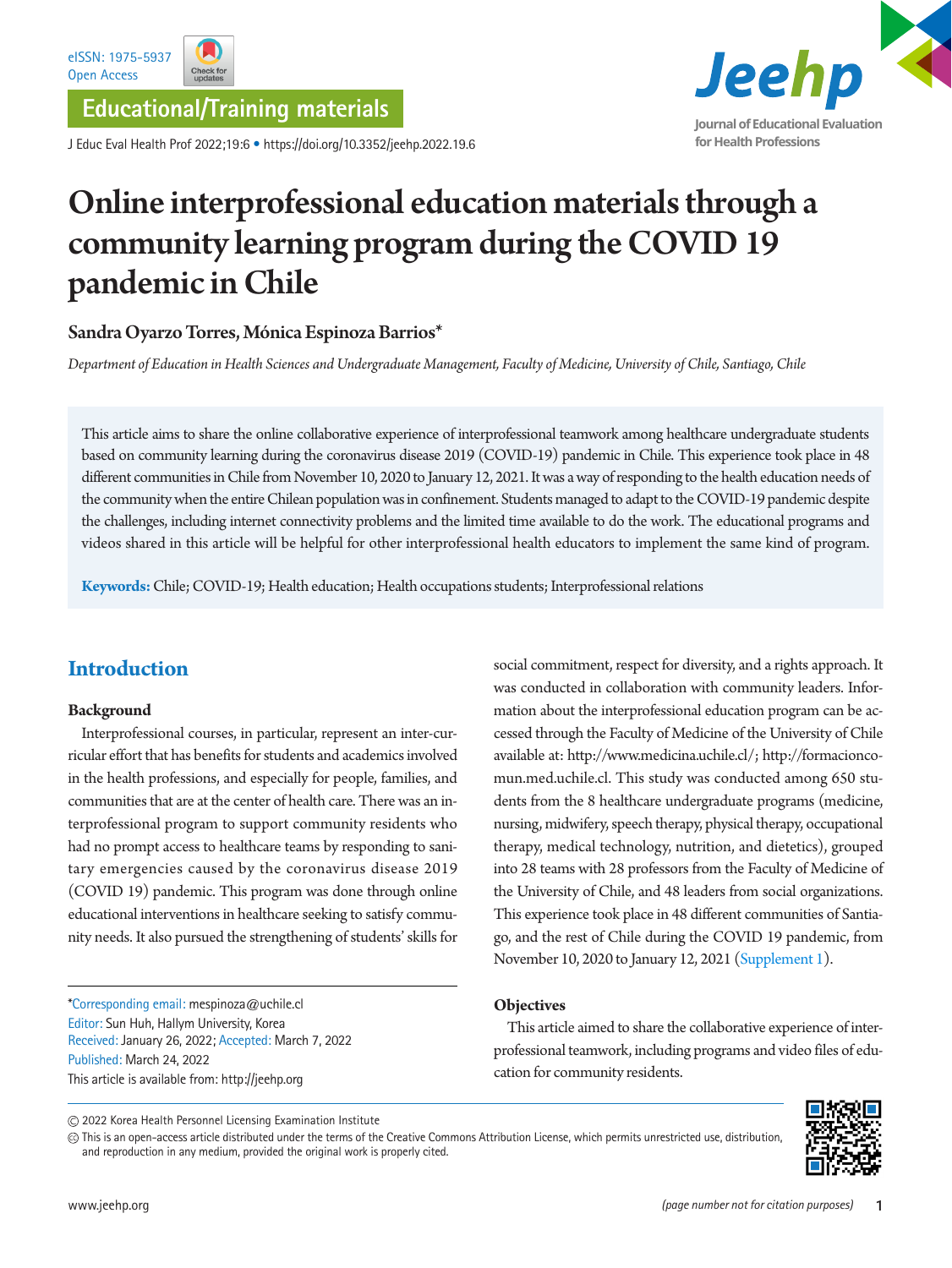

## **Teaching and learning activities**

In 2020, due to the COVID 19 pandemic, all activities were performed online [\(Table 1](#page-1-0)). This was done to protect the health of students, professors, and community residents. The experience made it possible to integrate teaching and community engagement. Throughout these experiences, students developed teamwork skills, respect for the professional role of each member of the healthcare team and other professions and disciplines, and integration with the local community laborers, in collaboration with social leaders and teachers. The methodology used was to carry out a diagnosis of educational needs detected in the community through online focus groups, problem trees, brainstorming, and online questionnaires. After the information was collected, a Gantt chart was made with the development of the online health education project, in conjunction with community leaders based on the educational needs detected in the population among which the intervention would be carried out.

## **Challenges in implementing the online interprofessional education experience based on community learning**

Students had to carry out an online healthcare educational proj-

ect based on community needs related to the COVID-19 pandemic care such as hand washing and alcohol gel disinfection, mental health care during the pandemic, and responsible pet ownership. During this experience, effective communication stood out, in the virtual framework with people and groups in different areas of this intervention, as participants adhered to ethical and bioethical principles in their praxis. At the same time, the experience set out new challenges related to accessibility and coordination with community leaders via new communication technologies such as Zoom, Meets, WhatsApp, Instagram, YouTube, and infographics.

## **Implementing the online interprofessional education experience based on community learning**

Students inquired into their former knowledge associated with disciplinary and experiential spheres. They also faced situational contexts, which presented an opportunity to apply that knowledge to community education during the COVID-19 pandemic. The experience enabled dynamism and the acquisition of teamwork skills through a virtual modality. Students also valued the contribution of different professionals and community roles to face a problem that had characteristics transferable to their future

<span id="page-1-0"></span>

| Table 1. Activity schedule of the 8-week online community program |
|-------------------------------------------------------------------|
|-------------------------------------------------------------------|

| Weeks    | <b>Activities</b>                                                                                                               | <b>Details</b>                                                                                                                                                                                                                                                                                                                                                                                                                                                                                                                                                                                      |
|----------|---------------------------------------------------------------------------------------------------------------------------------|-----------------------------------------------------------------------------------------------------------------------------------------------------------------------------------------------------------------------------------------------------------------------------------------------------------------------------------------------------------------------------------------------------------------------------------------------------------------------------------------------------------------------------------------------------------------------------------------------------|
| 1st week | Introduction to the course                                                                                                      | Introducing each student and teacher, asking them how they and their families are<br>doing, what difficulties they are having, what they expect from this course. The<br>teacher talks to students about the course syllabus and evaluation system.                                                                                                                                                                                                                                                                                                                                                 |
| 2nd week | Building the team together with community leaders                                                                               | Introducing each student, teacher, and community leader to get to know each other<br>to plan the community intervention                                                                                                                                                                                                                                                                                                                                                                                                                                                                             |
| 3rd week | Determining the health-related educational needs<br>within an objective community group; completing a<br>bibliographical review | Participating with their team in the detection of community health educational<br>needs.                                                                                                                                                                                                                                                                                                                                                                                                                                                                                                            |
| 4th week | Planning the healthcare educational intervention in re-<br>ply to the diagnoses made in the community.                          | Defining, with their work teams: purpose, general and specific objectives, and the<br>topics to be treated during the intervention, in line with what had been planned.                                                                                                                                                                                                                                                                                                                                                                                                                             |
| 5th week | Building methodologies to be used during the health-<br>care educational intervention                                           | Building, in collaboration with their team, teacher, and community leader methodol-<br>ogies to be used during the healthcare educational intervention, supporting such<br>decisions, defining the necessary resources to the development of the healthcare<br>educational intervention, and the type of evaluation to be employed according to<br>the previously set objectives. Methodologies for community work: small group<br>work; online interviews; problem tree; brainstorming; infographics; videos; and<br>communication technologies such as Zoom, Meets, WhatsApp, Instagram, YouTube. |
| 6th week | Performing the first session                                                                                                    | Students, teachers, and community leaders used methodologies appropriate to the<br>objectives and contexts, contributing with their professional knowledge to their<br>performance of the first and second session.                                                                                                                                                                                                                                                                                                                                                                                 |
| 7th week | Performing the second session                                                                                                   | Students, teachers, and community leaders used methodologies appropriate to the<br>objectives and contexts, contributing with their professional knowledge to their<br>performance of the first and second session.                                                                                                                                                                                                                                                                                                                                                                                 |
| 8th week | Evaluating the different dimensions of the interprofes-<br>sional healthcare educational intervention                           | Students, teachers, and community leaders participated in the evaluation of the<br>intervention.                                                                                                                                                                                                                                                                                                                                                                                                                                                                                                    |